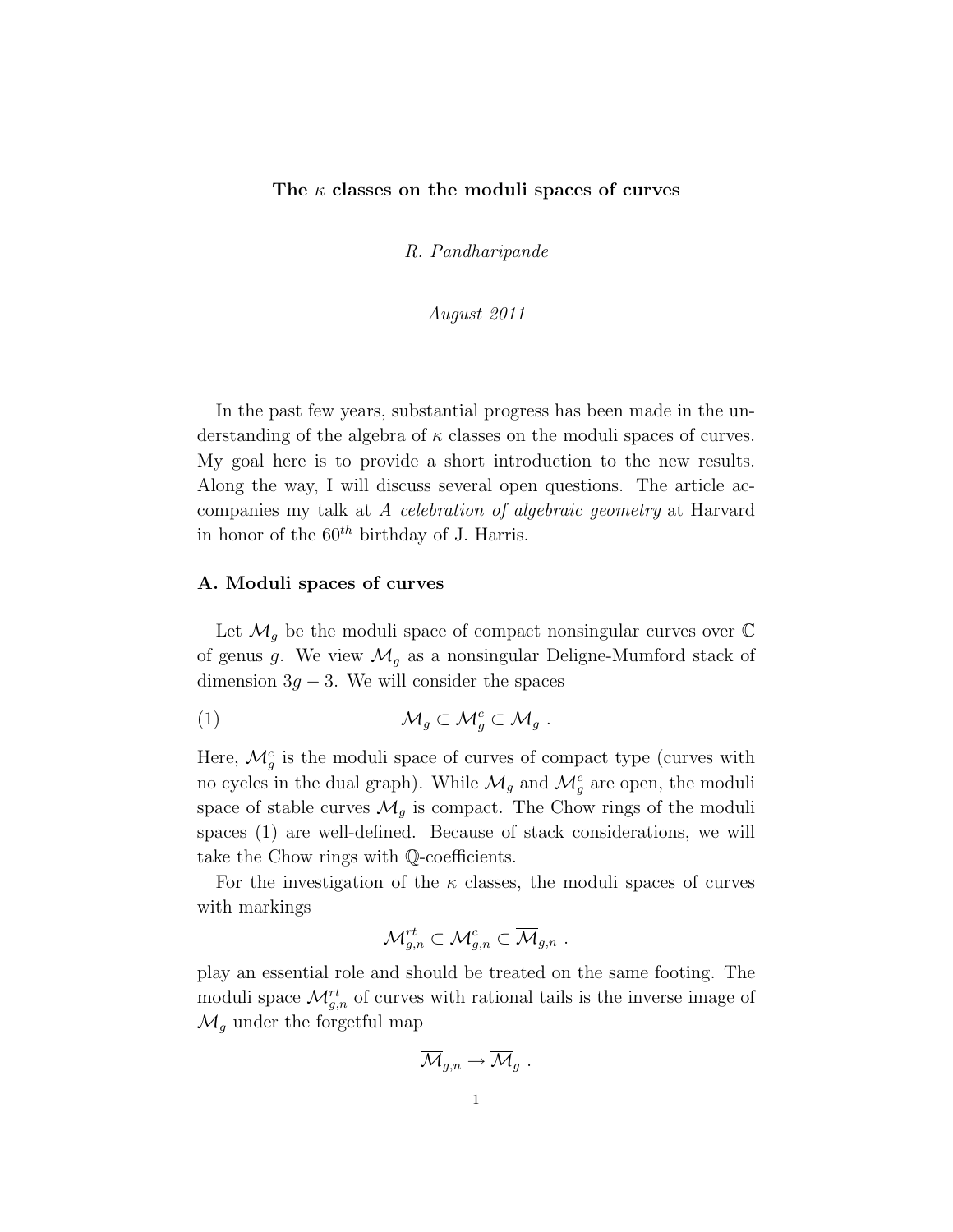### B.  $\kappa$  classes

The  $\kappa$  classes in the Chow ring  $A^*(\overline{\mathcal{M}}_{g,n})$  are defined by the following geometry. Let

$$
\epsilon:\overline{\mathcal{M}}_{g,n+1}\to\overline{\mathcal{M}}_{g,n}
$$

be the universal curve viewed as the  $(n + 1)$ -pointed space, let

$$
\mathbb{L}_{n+1} \to \overline{\mathcal{M}}_{g,n+1}
$$

be the line bundle obtained from the cotangent space of the last marking, and let

$$
\psi_{n+1} = c_1(\mathbb{L}_{n+1}) \in A^1(\overline{\mathcal{M}}_{g,n+1})
$$

be the Chern class. The  $\kappa$  classes, first defined by Mumford, are

$$
\kappa_i = \epsilon_*(\psi_{n+1}^{i+1}) \in A^i(\overline{\mathcal{M}}_{g,n}), \quad i \ge 0.
$$

The simplest is  $\kappa_0$  which equals  $2g - 2 + n$  times the unit in  $A^0(\overline{\mathcal{M}}_{g,n}).$ The convention

$$
\kappa_{-1} = \epsilon_*(\psi_{n+1}^0) = 0
$$

is often convenient.

The  $\kappa$  classes on  $\mathcal{M}_{g,n}^{rt}$  and  $\mathcal{M}_{g,n}^{c}$  are defined via restriction from  $\mathcal{M}_{q,n}$ . Define the  $\kappa$  rings

$$
\begin{aligned}\n\kappa^*(\mathcal{M}_{g,n}^{rt}) &\subset A^*(\mathcal{M}_{g,n}^{rt}), \\
\kappa^*(\mathcal{M}_{g,n}^c) &\subset A^*(\mathcal{M}_{g,n}^c), \\
\kappa^*(\overline{\mathcal{M}}_{g,n}) &\subset A^*(\overline{\mathcal{M}}_{g,n}),\n\end{aligned}
$$

to be the Q-subalgebras generated by the  $\kappa$  classes. Of course, the  $\kappa$ rings are graded by degree.

Since  $\kappa_i$  is a tautological class the  $\kappa$  rings are subalgebras of the corresponding tautological rings. For unpointed nonsingular curves, the  $\kappa$  ring equals the tautological ring by definition [10],

$$
\kappa^*(\mathcal{M}_g) = R^*(\mathcal{M}_g) .
$$

Otherwise, the inclusion of the  $\kappa$  ring in the tautological ring is usually proper.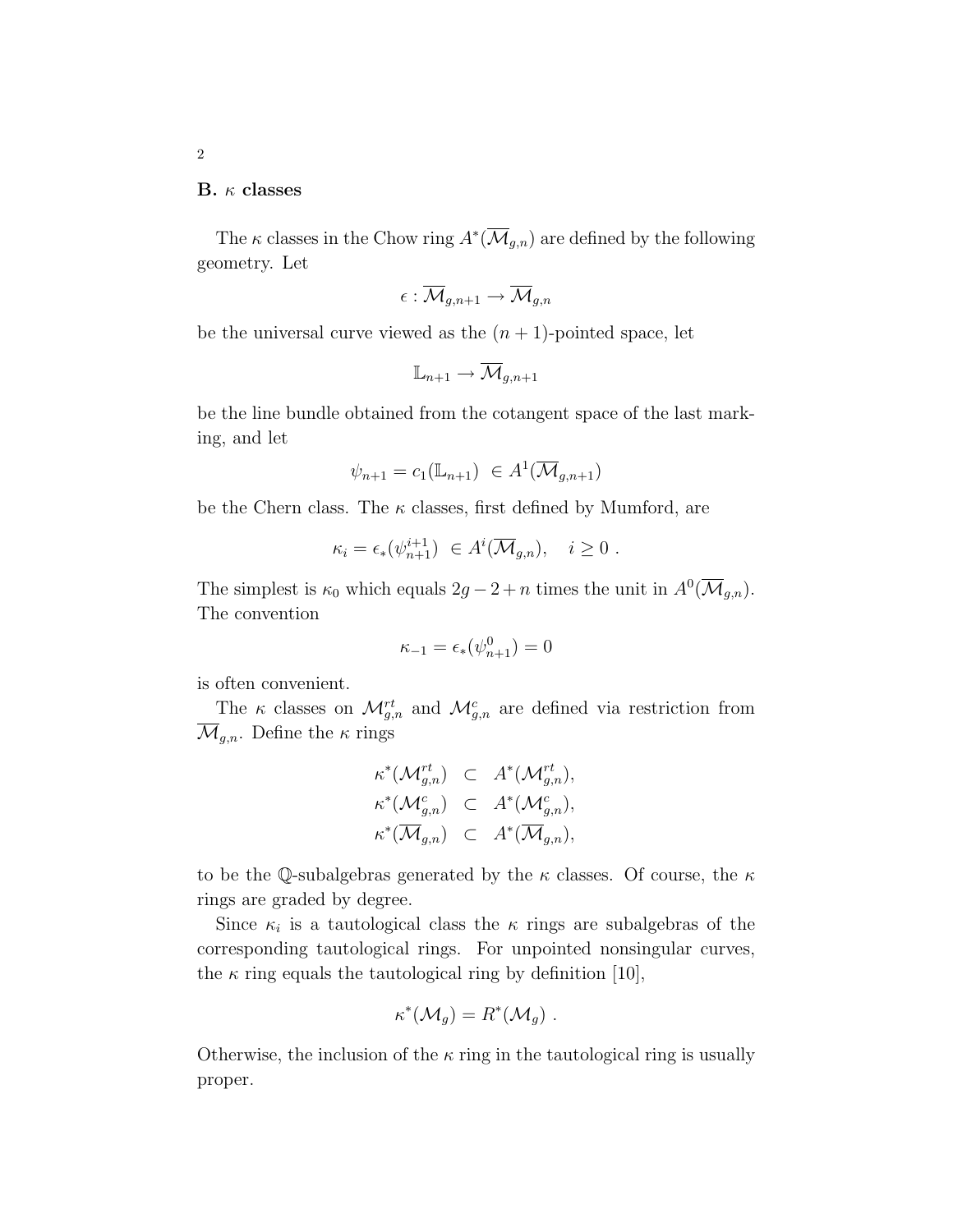# C.  $M_g$  and the Faber-Zagier conjecture

Consider first the ring  $\kappa^*(\mathcal{M}_g)$ . The basic non-vanishing and vanishing results,

$$
\kappa^{g-2}(\mathcal{M}_g) \cong \mathbb{Q}, \quad \kappa^{>g-2}(\mathcal{M}_g) = 0
$$

have been known now for some time [2, 7]. Moreover, there are no relations [1] among the  $\kappa$  classes of degree less than or equal to  $\frac{g}{3}$  $\frac{g}{3}$ , and the classes

$$
\kappa_1,\ldots,\kappa_{\lfloor \frac{g}{3} \rfloor}
$$

generate  $\kappa^*(\mathcal{M}_g)$  [6, 9]. These properties had all been conjectured earlier by Faber [2].

We define a set of relations as follows. Let

$$
\mathbf{p} = \{p_1, p_3, p_4, p_6, p_7, p_9, p_{10}, \dots\}
$$

be a variable set indexed by positive integers not congruent to 2 mod 3. Let

$$
\Psi(t, \mathbf{p}) = (1 + tp_3 + t^2 p_6 + t^3 p_9 + ...) \sum_{i=0}^{\infty} \frac{(6i)!}{(3i)!(2i)!} t^i
$$
  
+  $(p_1 + tp_4 + t^2 p_7 + ...) \sum_{i=0}^{\infty} \frac{(6i)!}{(3i)!(2i)!} \frac{6i+1}{6i-1} t^i$ 

Define the constants  $C<sup>r</sup>(\sigma)$  by the formula

$$
\log(\Psi) = \sum_{\sigma} \sum_{r=0}^{\infty} C^r(\sigma) \ t^r \mathbf{p}^{\sigma} .
$$

Here,  $\sigma$  denotes a partition of size  $|\sigma|$  which avoids all parts congruent to 2 mod 3. If  $\sigma = 1^{n_1} 3^{n_3} 4^{n_4} \dots$ , then  $\mathbf{p}^{\sigma} = p_1^{n_1} p_3^{n_3} p_4^{n_4}$  $\frac{n_4}{4} \ldots$  as usual. Let

$$
\gamma = \sum_{\sigma} \sum_{r=0}^{\infty} C^r(\sigma) \kappa_r t^r \mathbf{p}^{\sigma} .
$$

**Theorem 1.** In  $\kappa^r(\mathcal{M}_g)$ , the relation

$$
\big[\exp(-\gamma)\big]_{t^r\mathbf{p}^\sigma}=0
$$

holds when  $g - 1 + |\sigma| < 3r$  and  $g \equiv r + |\sigma| + 1 \mod 2$ .

.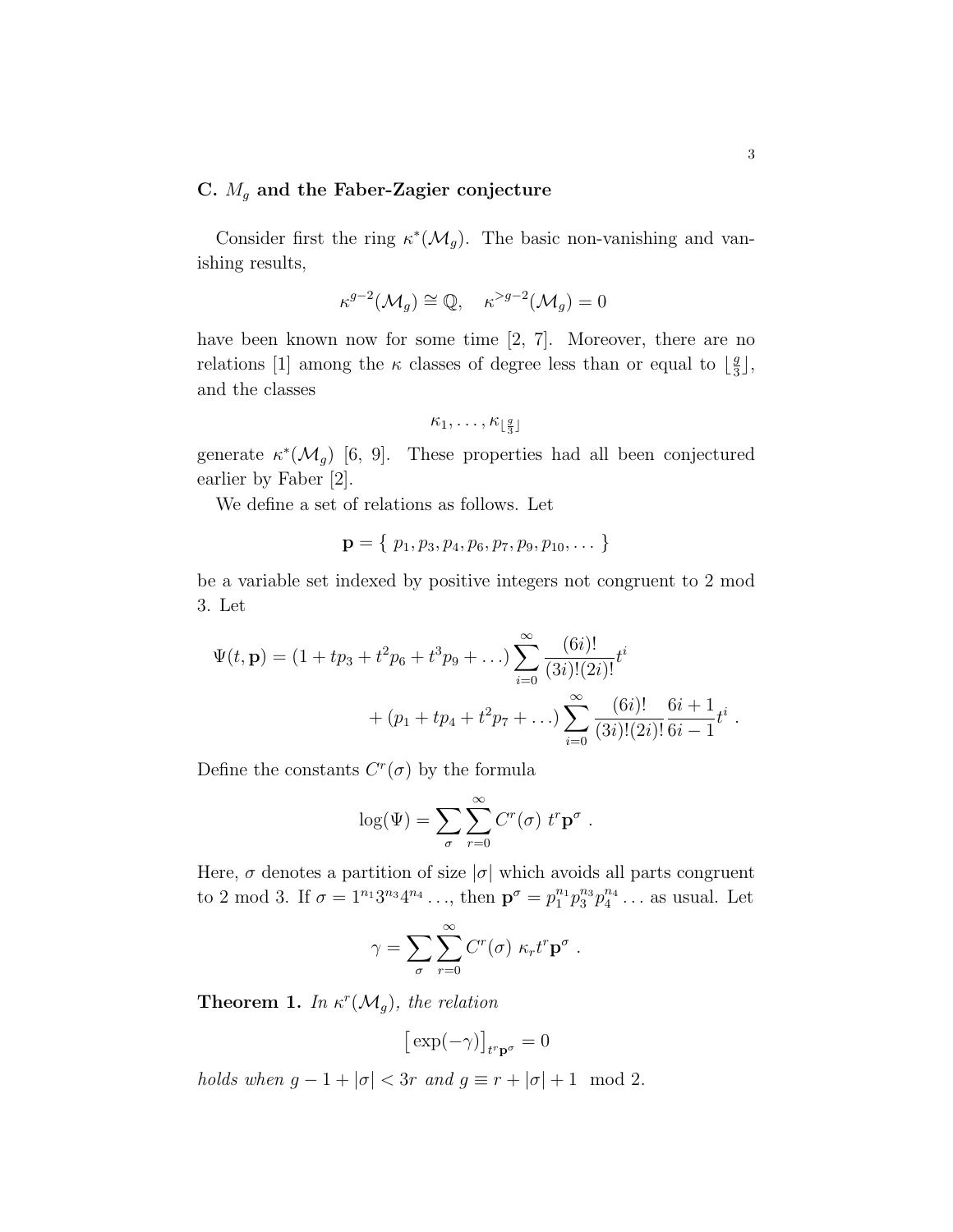The relations of Theorem 1, called the FZ relations, were conjectured to hold several years ago by Faber and Zagier from low genus data and a study of the Gorenstein quotient of  $\kappa^*(\mathcal{M}_g)$ . Guessing the full structure here was certainly a remarkable feat. Theorem 1 was proven by myself and A. Pixton [13] last year using the geometry of stable quotients [8].

To the best of our knowledge, a relation in  $\kappa^*(\mathcal{M}_g)$  which is not in the span of the FZ relations has not yet been found. In particular, all relations obtained from the various geometrical constructions attempted in the past [2] appear to be covered by Theorem 1. Whether Theorem 1 exhausts all relations in  $\kappa^*(\mathcal{M}_g)$  is a very interesting question.

**Q1.** Are all relations among the  $\kappa$  classes in  $\kappa^*(\mathcal{M}_g)$  generated by Theorem 1?

Theorem 1 only provides finitely many relations in  $\kappa^r(\mathcal{M}_g)$  for fixed  $g$  and  $r$ , and thus may be calculated completely. When the relations yield a Gorenstein ring with socle in  $\kappa^{g-2}(\mathcal{M}_g)$ , no further relations are possible. However, the relations of Theorem 1 do not always yield such a Gorenstein ring (failing first in genus 24 as checked by Faber). For  $g < 24$ , Faber's calculations show Theorem 1 does provide all relations in  $\kappa^*(\mathcal{M}_g)$ . For higher genus  $g \geq 24$ , either Theorem 1 fails to provide all the relations in  $\kappa^*(\mathcal{M}_g)$  or  $\kappa^*(\mathcal{M}_g)$  is not Gorenstein.

**Q2.** Is  $\kappa^*(M_g)$  a Gorenstein ring with socle in degree  $g-2$ ?

Faber's original conjecture [2] asserts an affirmative answer to Q2. Questions Q1 and Q2 can not both have an affirmative answer in genus 24. Which assertion is false?

The main actors in the FZ relations are the functions

$$
A(z) = \sum_{i=0}^{\infty} \frac{(6i)!}{(3i)!(2i)!} \left(\frac{z}{72}\right)^i ,
$$
  

$$
B(z) = \sum_{i=0}^{\infty} \frac{(6i)!}{(3i)!(2i)!} \frac{6i+1}{6i-1} \left(\frac{z}{72}\right)^i
$$

written here in the variable  $z = 72t$ . The function B is determined from A by the differential equation

$$
-\frac{1}{2}A + zA + 6z^2 \frac{dA}{dz} = \frac{1}{2}B.
$$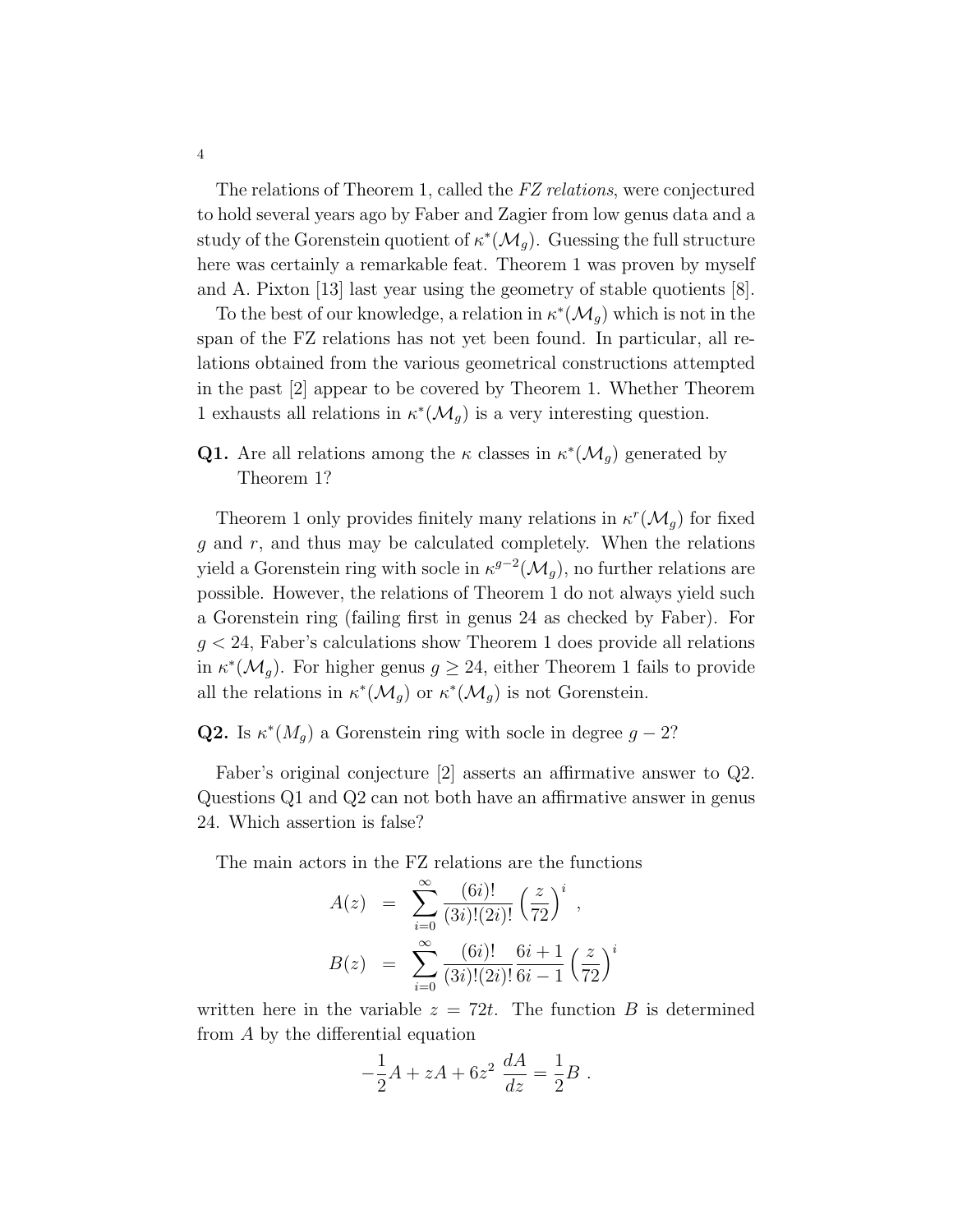The main hypergeometric differential equation satisfied by A is

(2) 
$$
36z^2 \frac{d^2}{dz^2}A + (72z - 6)\frac{d}{dz}A + 5A = 0.
$$

A more open ended question is following.

Q3. What is the meaning of the function A? Does A or the differential equation (2) occur elsewhere in mathematics?

The statement of Theorem 1 contains a peculiar mod 2 condition. As a consequence, the relations in  $\kappa^*(\mathcal{M}_g)$  given by Theorem 1 also hold in  $\kappa^*(\mathcal{M}_{g-2})$ . Note  $\kappa_0$  specializes to  $2g-2$  in genus g and  $2g-6$ in genus  $g - 2!$  In our proof [13] of Theorem 1, the mod 2 condition arises (after a considerable amount of work) from the 2 fixed points of  $\mathbb{C}^*$  on  $\mathbb{P}^1$ .

Q4. Is there a simple explanation of the mod 2 condition?

We can also ask about relations on the moduli space  $\mathcal{M}_{g,n}^{rt}$  with markings. A. Pixton has a precise proposal for the  $n = 1$  case in the form of Theorem 1. Work here is just starting and will be reported by Pixton elsewhere.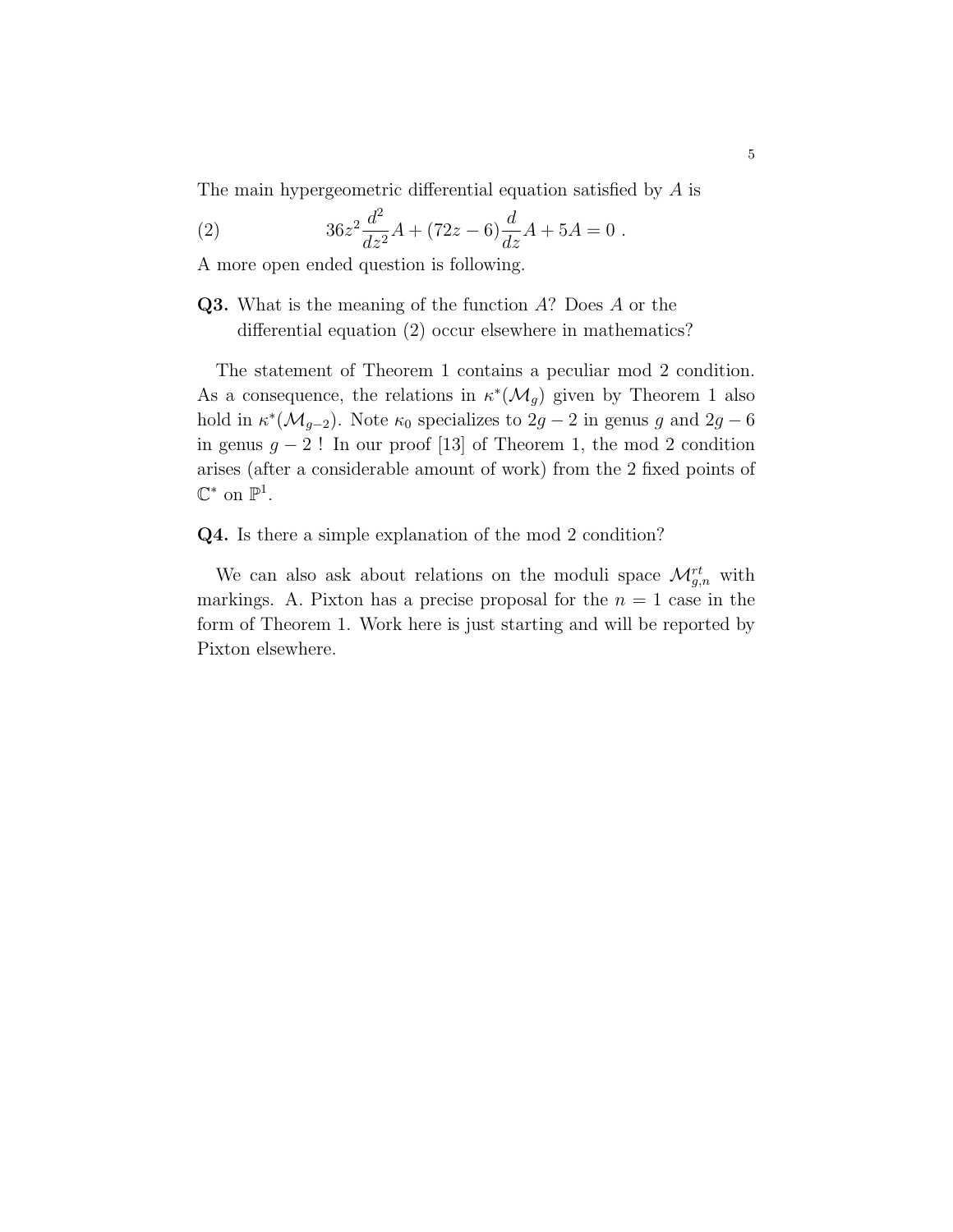# D. Universality for  $M_{g,n}^c$

Consider next the ring  $\kappa^*(\mathcal{M}_{g,n}^c)$ . The basic non-vanishing and vanishing results,

$$
\kappa^{2g-3+n}(\mathcal{M}_{g,n}^c)\cong\mathbb{Q},\quad \kappa^{>2g-3+n}(\mathcal{M}_{g,n}^c)=0
$$

have been proven in [4, 5]. The classes

$$
\kappa_1, \kappa_2, \ldots, \kappa_{g-1+\lfloor \frac{n}{2} \rfloor}
$$

generate  $\kappa^*(\mathcal{M}_{g,n}^c)$ . If  $n > 0$ , there are no relations of degree less than or equal to  $g-1+\lfloor\frac{n}{2}\rfloor$  $\frac{n}{2}$ ]. In  $\kappa^*(\mathcal{M}_g^c)$ , there are no relations of degree less than  $g-1$  (whether degree  $g-1$  relations can occur is not known). The proofs of the above generation and freeness results can be found in [12].

A surprising feature about the  $\kappa$  rings in the compact type case is the following universality result proven in [12].

**Theorem 2.** Let  $g > 0$  and  $n > 0$ , then the assignment  $\kappa_i \mapsto \kappa_i$ extends to a ring isomorphism

$$
\iota: \kappa^*(M_{g-1,n+2}^c) \cong \kappa^*(M_{g,n}^c) \ .
$$

In other words, the relations among the  $\kappa$  classes in the above cases are genus independent. By composing the isomorphisms  $\iota$  of Theorem 2, we obtain isomorphisms

$$
\iota: \kappa^*(M^c_{0,2g+n}) \cong \kappa^*(M^c_{g,n})
$$

so long as  $n > 0$ . Hence, universality reduces all questions about the  $\kappa$ rings to genus 0.

In [12], calculations of the relations, bases, and Betti numbers of the ring  $\kappa^*(M_{g,n>0}^c)$  are obtained using the genus 0 reduction. Let  $P(d)$  be the set of partitions of  $d$ , and let

$$
P(d,k) \subset P(d)
$$

be the set of partitions of d into at most k parts. Let  $|P(d, k)|$  be the cardinality. To a partition with positive parts  $\mathbf{p} = (p_1, \ldots, p_\ell)$  in  $P(d, k)$ , we associate a  $\kappa$  monomial by

$$
\kappa_{\mathbf{p}} = \kappa_{p_1} \cdots \kappa_{p_\ell} \in \kappa^d(M_{g,n}^c) \ .
$$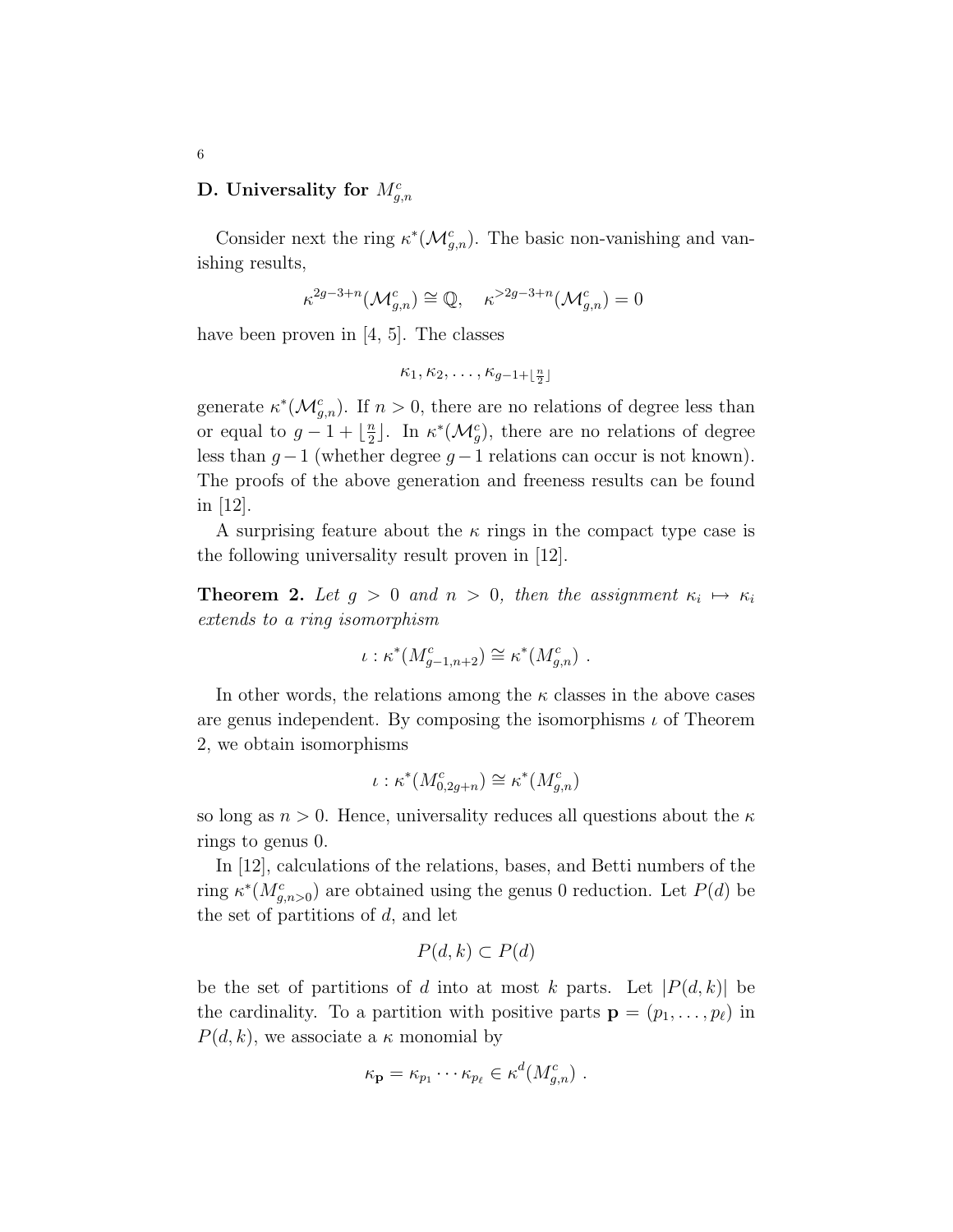**Theorem 3.** For  $n > 0$ , a Q-basis of  $\kappa^d(M_{g,n}^c)$  is given by

$$
\{\kappa_{\mathbf{p}} \mid \mathbf{p} \in P(d, 2g - 2 + n - d) \} .
$$

The Betti number calculation,

$$
\dim_{\mathbb{Q}} \kappa^d(M_{g,n}^c) = |P(d, 2g - 2 + n - d)|,
$$

is of course implied by Theorem 3.

**Q5.** Is there an analogue of Schubert calculus in the  $\kappa$  ring with respect to the basis of Theorem 3?

The tautological rings  $R^*(M_{g,n}^c)$  have been conjectured in [3, 11] to be Gorenstein algebras with socle in degree  $2g - 3 + n$ ,

$$
\phi: R^{2g-3+n}(M_{g,n}^c) \stackrel{\sim}{\to} \mathbb{Q} .
$$

The following result [12] shows the socle evaluation is as non-trivial as possible on the  $\kappa$  ring.

**Theorem 4.** If  $n > 0$  and  $\xi \in \kappa^d(M_{g,n}^c) \neq 0$ , the linear function

$$
L_{\xi}: R^{2g-3+n-d}(M_{g,n}^c) \to \mathbb{Q}
$$

defined by the socle evaluation

$$
L_{\xi}(\gamma) = \phi(\gamma \cdot \xi)
$$

is non-trivial.

All of the above results for the  $\kappa$  rings in the compact type case require at least 1 marked point. In the unpointed case  $n = 0$ , half of the universality still holds: the assignment  $\kappa_i \mapsto \kappa_i$  extends to a surjection

$$
\iota_g: \kappa^*(M_{0,2g}^c) \to \kappa^*(M_g^c) .
$$

However, a non-trivial kernel is possible. The first kernel occurs in genus  $g = 5$ .

**Q6.** What is the kernel of  $\kappa^*(M_{0,2g}^c) \to \kappa^*(M_g^c)$ ?

In genus 5, the kernel of  $\iota_5$  is related to Getzler's relation in  $\overline{M}_{1,4}$ , see [12] for a discussion. A complete answer to Q6 will likely involve sequences of special relations in the tautological ring.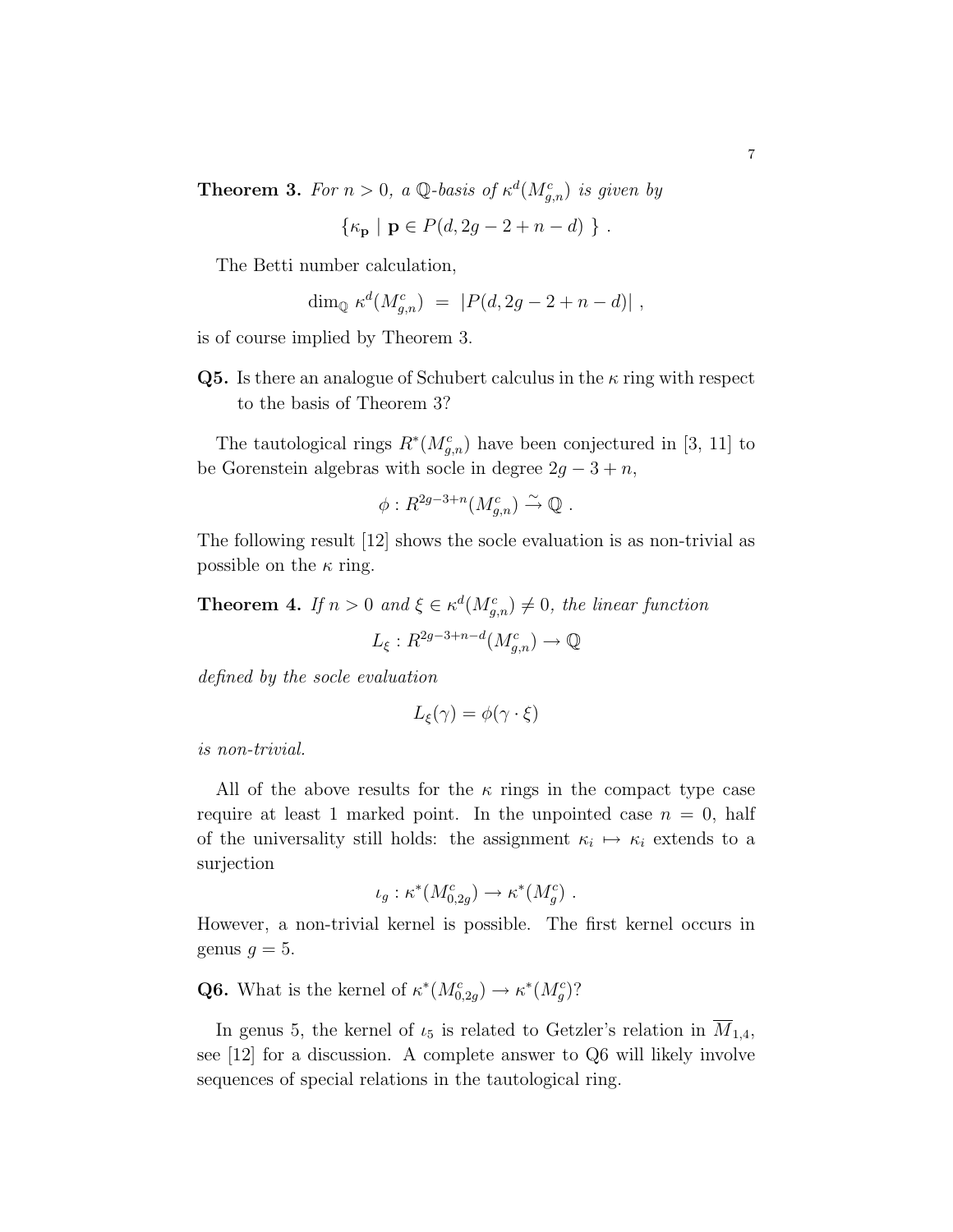A natural question to ask is whether the  $\kappa$  relations in the compact type case can be put in a form parallel to Theorem 1. An affirmative answer has been found by A. Pixton.

We define a set of relations as follows. Let

$$
\mathbf{p}=\{p_1,p_2,p_3,\dots\}
$$

be a variable set indexed by all positive integers. Let

$$
\Psi(t, \mathbf{p}) = (1 + tp_2 + t^2p_4 + t^3p_6 + ...) \sum_{i=0}^{\infty} (2i - 1)!! t^i
$$
  
+ (p<sub>1</sub> + tp<sub>3</sub> + t<sup>2</sup>p<sub>5</sub> + ...)

where  $(2i - 1)!! = \frac{(2i)!}{2^i i!}$  as usual. Define the constants  $C^r(\sigma)$  by the formula

$$
\log(\Psi) = \sum_{\sigma} \sum_{r=0}^{\infty} C^r(\sigma) \ t^r \mathbf{p}^{\sigma} .
$$

Here,  $\sigma$  denotes any partition with positive parts. Let

$$
\gamma = \sum_{\sigma} \sum_{r=0}^{\infty} C^r(\sigma) \kappa_r t^r \mathbf{p}^{\sigma} .
$$

**Theorem 5.** [Pixton] In  $\kappa^r(\mathcal{M}_{g,n}^c)$ , the relation

$$
\big[\exp(-\gamma)\big]_{t^r{\bf p}^\sigma}=0
$$

holds when  $2g - 2 + n + |\sigma| < 2r$ .

Pixton's proof uses the Gorenstein criterion of Theorem 4 to check the relations. Furthermore, Pixton proves the relations of Theorem 5 generate all the relations among  $\kappa$  classes in  $\kappa^*(\mathcal{M}_{g,n}^c)$  in case  $n > 0$ .

# E. Moduli of stable curves

The socle evaluations of polynomials in the  $\kappa$  classes are known for all three cases

$$
\kappa^*({\mathcal{M}}_{g,n}^{rt}), \quad \kappa^*({\mathcal{M}}_{g,n}^c), \quad \kappa^*(\overline{M}_{g,n}) \ .
$$

The  $\kappa$  evaluations can be transformed to Hodge integrals. The relevant evaluations of the latter are summarized in [3]. The socle evaluation in the stable curve case is obtained from the proof of Witten's conjecture [14].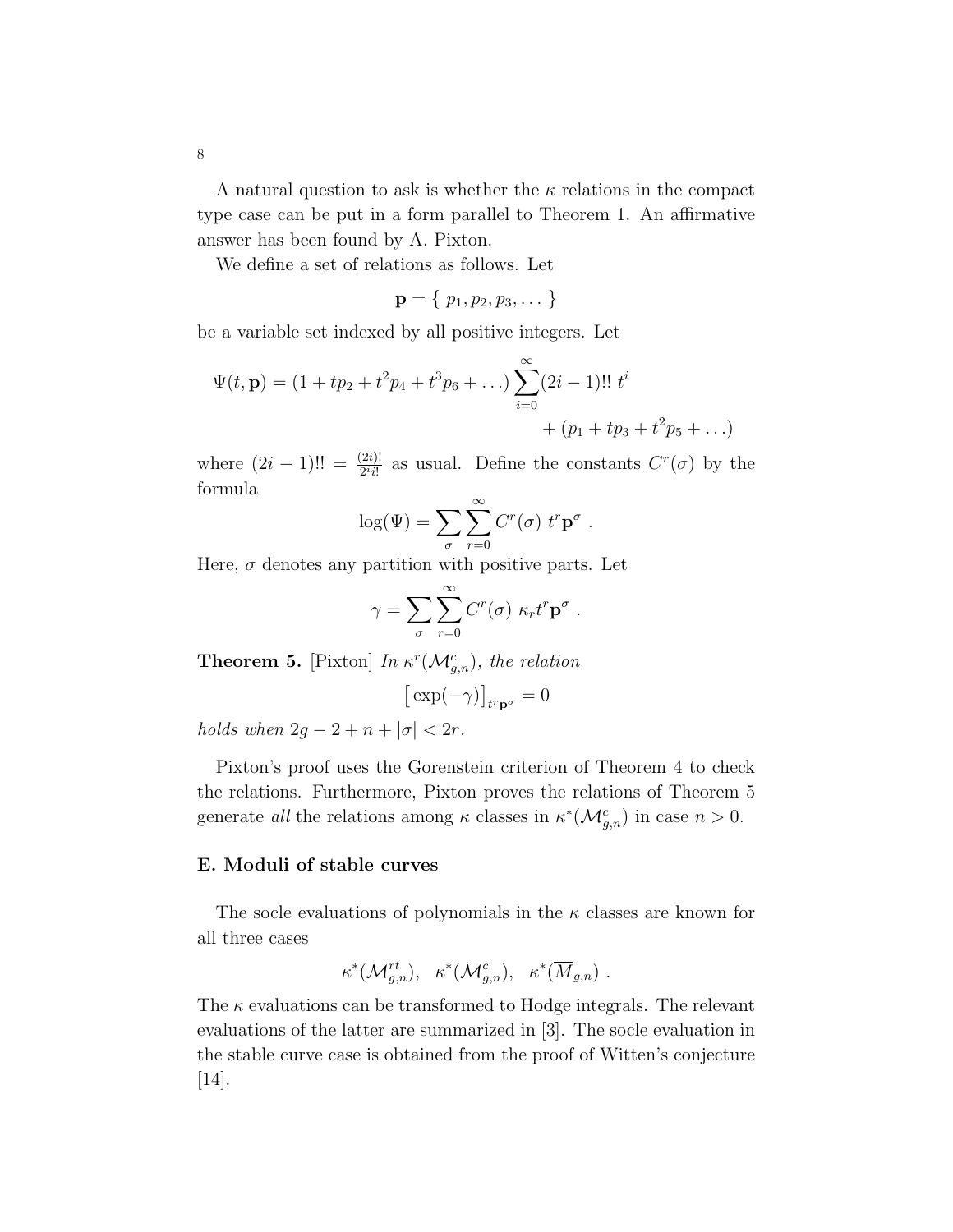The socle evaluations imply relations in the top degree

$$
\kappa^{g-2+n}(\mathcal{M}_{g,n}^{rt}), \quad \kappa^{2g-3+n}(\mathcal{M}_{g,n}^c), \quad \kappa^{3g-3+n}(\overline{M}_{g,n})\ .
$$

The investigation of the  $\kappa$  ring concerns relations in all degrees. In the stable curve case, no uniform results are known at the moment for  $\kappa$ relations above the socle.

**Q7.** Is there a formula for relations in  $\kappa^*(\overline{\mathcal{M}}_{g,n})$  parallel to Theorem 1 and Theorem 5?

#### Acknowledgments

Most of my work on  $\kappa$  classes is related to conversations over the years with C. Faber whom I met for the first time on a spring morning in Joe's office when I was a graduate student. Many of the results reported here were found in collaboration with A. Pixton (or by Pixton himself) in Princeton and in Lisbon last year. My paper with A. Marian and D. Oprea on the moduli space of stable quotients plays an essential role in the proofs. At the Instituto Superior Técnico in Lisbon, I was supported by a Marie Curie fellowship and a grant from the Gulbenkian foundation. I am supported by NSF grant DMS-1001154.

#### **REFERENCES**

- [1] S. Boldsen, Improved homological stability for the mapping class group with integral or twisted coefficients, arXiv:0904.3269.
- [2] C. Faber, A conjectural description of the tautological ring of the moduli s pace of curves, Moduli of curves and abelian varieties, 109–129, Aspects Math., Vieweg, Braunschweig, 1999.
- [3] C. Faber and R. Pandharipande (with an appendix by D. Zagier), Logarithmic series and Hodge integrals in the tautological ring, Michigan Math. J. 48 (2000), 215–252.
- [4] C. Faber and R. Pandharipande, *Relative maps and tautological classes*, JEMS 7 (2005), 13–49.
- [5] T. Graber and R. Vakil, Relative virtual localization and vanishing of tautological classes on moduli s paces of curves, Duke Math. J. 130 (2005), 137.
- [6] E. Ionel, Relations in the tautological ring of  $\mathcal{M}_g$ , Duke Math. J. 129 (2005), 157–186.
- [7] E. Looijenga, On the tautological ring of  $M_q$ . Invent. Math. **121** (1995), 411–419.